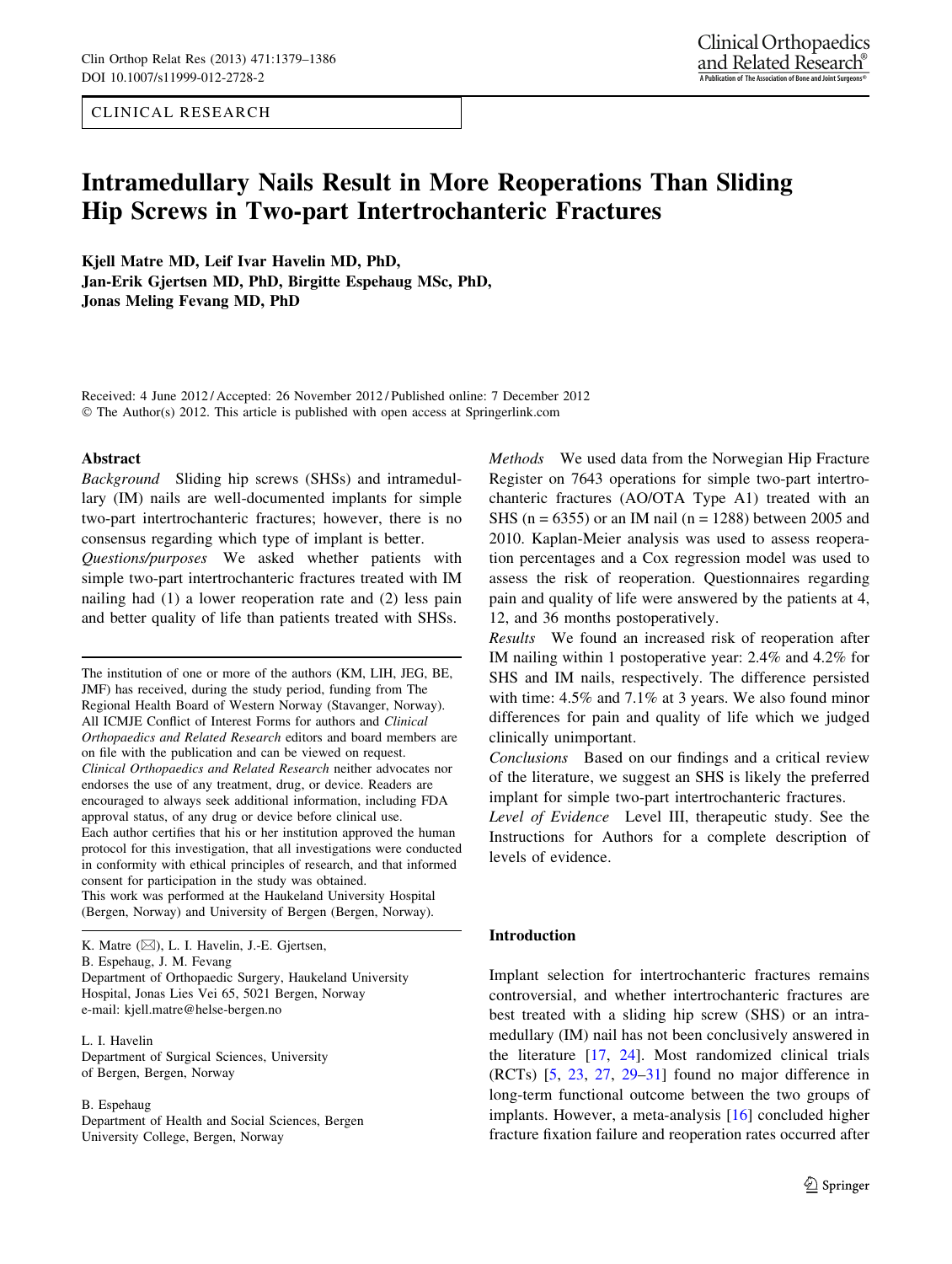IM nailing. Jones et al. [[16\]](#page-7-0) concluded an IM nail should not be recommended for stable intertrochanteric fractures. Even for unstable fractures, they found no advantage in using an IM nail. Their findings, however, might have been skewed by the inclusion of studies on the earliest commercially available trochanteric nails and a learning curve among surgeons beginning to use trochanteric nailing. Some of the earlier nails were associated with higher failure rates, postoperative femoral fractures in particular, and are no longer in use [[4,](#page-7-0) [8,](#page-7-0) [10,](#page-7-0) [25\]](#page-7-0). Bhandari et al. assessed the effects of time and different generations of implants (Gamma<sup>TM</sup> nails, Stryker, Kalamazoo, MI, USA) on femoral shaft fractures after nailing [[6\]](#page-7-0). They found the differences in femoral fracture risk between the SHS and the GammaTM nail lessened and eventually disappeared and therefore recommended the findings from earlier RCTs and meta-analyses should be interpreted with caution.

Thus, despite numerous publications on this topic, firm conclusions regarding the best implant for intertrochanteric fractures cannot be drawn and recommendations have diverged. In addition, a consistent fracture classification has not always been used, making the interpretation of data more difficult. Nevertheless, there has been a trend toward more IM nailing in intertrochanteric fractures, even though evidence supporting its increased use is missing [[2,](#page-6-0) [26](#page-7-0)]. We have seen a similar but less pronounced trend in our country, but we still treat nearly 80% of all intertrochanteric fractures with an SHS [\[21](#page-7-0)].

To clarify the distinctions between these two implants, we studied a large group of patients with simple two-part fractures and specifically asked whether patients with simple two-part intertrochanteric fractures treated with IM nailing had (1) lower risks of reoperation and (2) less pain and better quality of life than patients treated with SHSs.

#### Patients and Methods

Since January 1, 2005, hip fracture operations in our country have been recorded prospectively in the Norwegian Hip Fracture Register (NHFR) [[12\]](#page-7-0). Seventeen thousand one hundred forty-eight primary operations for intertrochanteric and subtrochanteric fractures were recorded until December 31, 2010. For the current study, we selected patients with two-part intertrochanteric fractures (AO/OTA Type A1 [\[19](#page-7-0)]) treated with an SHS or an IM nail  $(n = 7724)$ . Operations performed with other implants  $(n = 22)$  and operations for pathologic fractures  $(n = 59)$ were excluded, leaving 7643 operations (6355 operations with SHSs and 1288 with IM nails) for final analyses (Fig. [1](#page-2-0)). The surgeons classified the fractures according to the AO/OTA classification and also reported the patients' baseline characteristics (age, sex, cognitive function,

American Society of Anesthesiologists [ASA] classification of morbidities) and details from the primary operations (surgical time, type of anesthesia, antibiotic and thrombotic prophylaxis). Overall, 71% of the patients were female, and the mean age for both groups was 82 years. We found no differences in the mean ASA scores, cognitive functions, or preoperative quality of life  $(EQ-5D<sup>TM</sup>$  index score; Euro-Qol Group, Rotterdam, The Netherlands) between the two treatment groups (Table [1](#page-3-0)).

Power calculations, including the number of patients in the SHS and IM nail groups (6355 and 1288, respectively), were performed. We considered a difference in reoperation percentages of 1% to 2% to be clinically relevant, and detecting a significant difference in reoperations of 2% could be obtained with a power of 85% by using our numbers of patients. Accordingly, our study had sufficient power to detect a clinically important difference of this size.

The SHS has remained the most commonly used implant in Norway for treatment of all intertrochanteric and subtrochanteric fractures [[21\]](#page-7-0). In our study, compression hip screws  $(AMBI^{\text{\tiny (B)}/CLASSIC}$  Hip Screw System; Smith & Nephew, London, UK) and dynamic hip screws (Dynamic Hip System screw/blade; Synthes GmbH, Basel, Switzerland) were the two most frequently used SHSs. A trochanteric stabilizing plate was added in 8% of these operations, possibly to prevent fracture of a small and osteoporotic lateral spike of the trochanter at mobilization. The second and third generations of the Gamma3TM Locking Nail (Stryker Corp) and the Trigen<sup>TM</sup> Intertan<sup>TM</sup> Trochanteric Antegrade Nail (Smith & Nephew) were the most commonly used IM nails. Long nails were used in 4% of the nailing procedures (Table [2\)](#page-3-0).

Operating surgeons from 55 hospitals nationwide reported primary operations and reoperations, with causes and type of reoperation, to the NHFR. Failure of the fixation, nonunions or malunions, femoral head necroses, local pain from protruding hardware, infections, hematomas, cutouts, periimplant fractures, and other occurrences were the options for reporting causes of reoperation. Removal of the implants, resection arthroplasties, unipolar or bipolar hemiarthroplasties, refixation, débridement for infections, and other occurrences were the options for reporting type of reoperations. More than one cause of reoperation and more than one type of reoperation were recorded for some patients. Patients whose reoperations were THAs  $(n = 81)$ , however, were reported to the Norwegian Arthroplasty Register. The NHFR obtained these data and linked them to the primary operations, but we had no detailed information regarding the causes of reoperations for these patients.

Questionnaires regarding quality of life  $(EQ-5D<sup>TM</sup>)$ health questionnaire) [[28\]](#page-7-0) and pain were sent to the patients at 4, 12, and 36 months postoperatively. A preoperative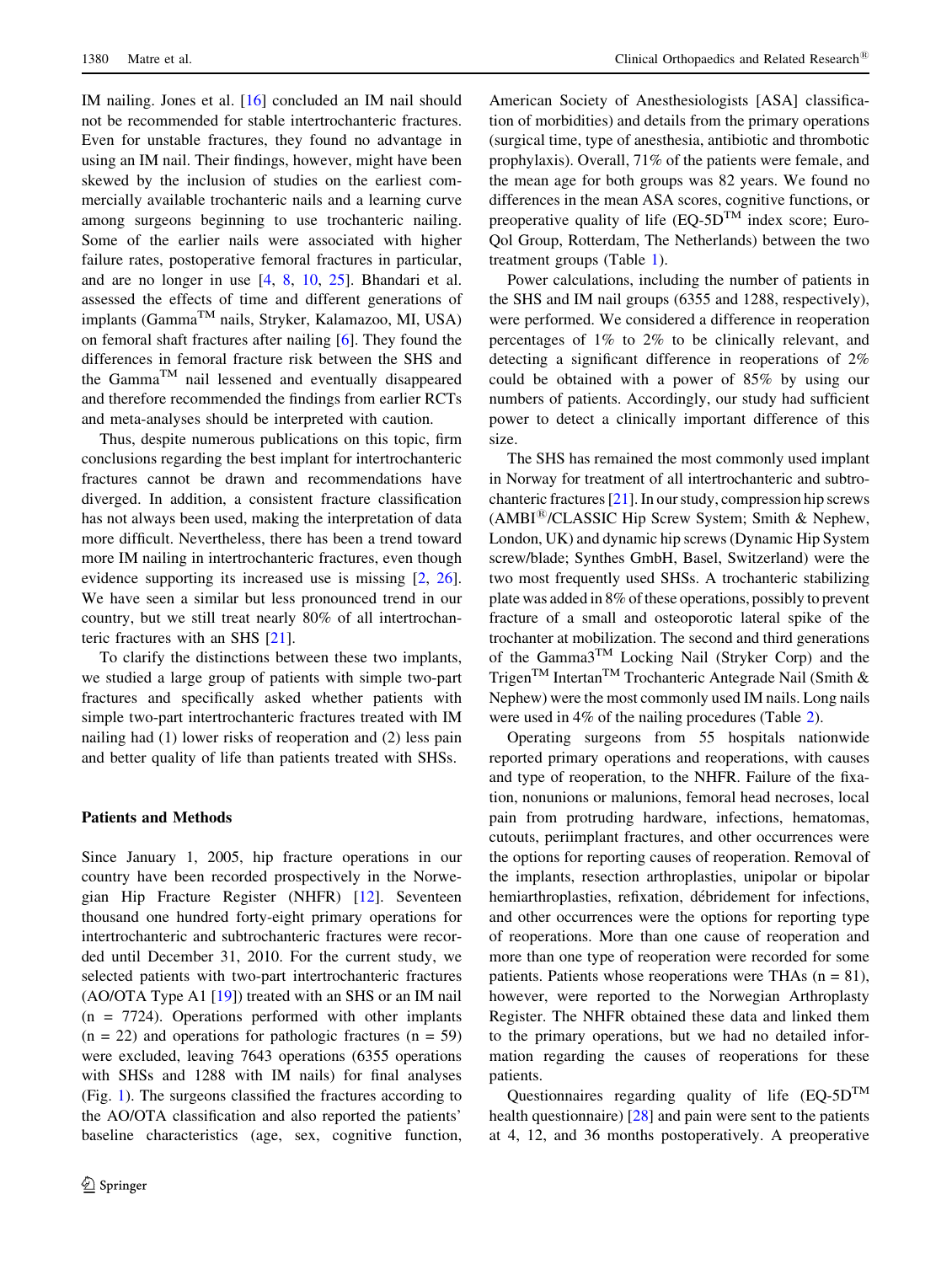followup assessments is shown.

<span id="page-2-0"></span>

quality-of-life status was recorded in retrospect together with the 4-month questionnaire. At 4 months, 1029 patients with an IM nail received the questionnaires, and 515 and 503 answered the questionnaires regarding pain and  $EQ-5D^{TM}$ , respectively, giving a response rate of approximately 50% (Fig. 1). In the questionnaires, the patients were asked to report pain from the surgically treated hip, using a VAS (0 indicating no pain, 100 indicating unbearable pain). The  $EO-5D^{TM}$  questionnaire contains five factors (mobility, degree of self-care, ability to perform usual activities, pain/discomfort, and anxiety/ depression) rated at three levels (no problems, some problems, severe problems). Derived from these questions, the EQ-5D<sup>TM</sup> index score gives a value, with a maximum score of 1.0 indicating a very good quality of life and a score of 0 being equivalent to death.

All patients were observed for any reason for reoperation until December 31, 2010 (mean followup, 1 year 10 months; range, 0–6 years). The questionnaires regarding pain and quality of life were sent to all living patients with IM nails or SHSs with a trochanteric stabilizing plate during followup from 2005 to 2010. Similarly, all patients with simple SHS operations in 2005, 2006, and 2010 received this questionnaire. Of the patients treated with a simple SHS in 2007 to 2009, however, owing to lack of resources, only a randomly selected subgroup of patients was asked to answer the questionnaires.

We estimated the cumulative 1- and 3-year reoperation risks for the two treatment groups using a Kaplan-Meier survival analysis. The log-rank test was used to detect differences. Patients without reoperations were censored at their dates of death or emigration or at the end of followup (December 31, 2010). The National Population Register provided death and emigration information. In addition, relative differences in reoperation rates (relative risk [RR]) between the implant types were estimated in a multiple Cox regression model with adjustments for possible confounding factors (age, sex, ASA class, cognitive impairment).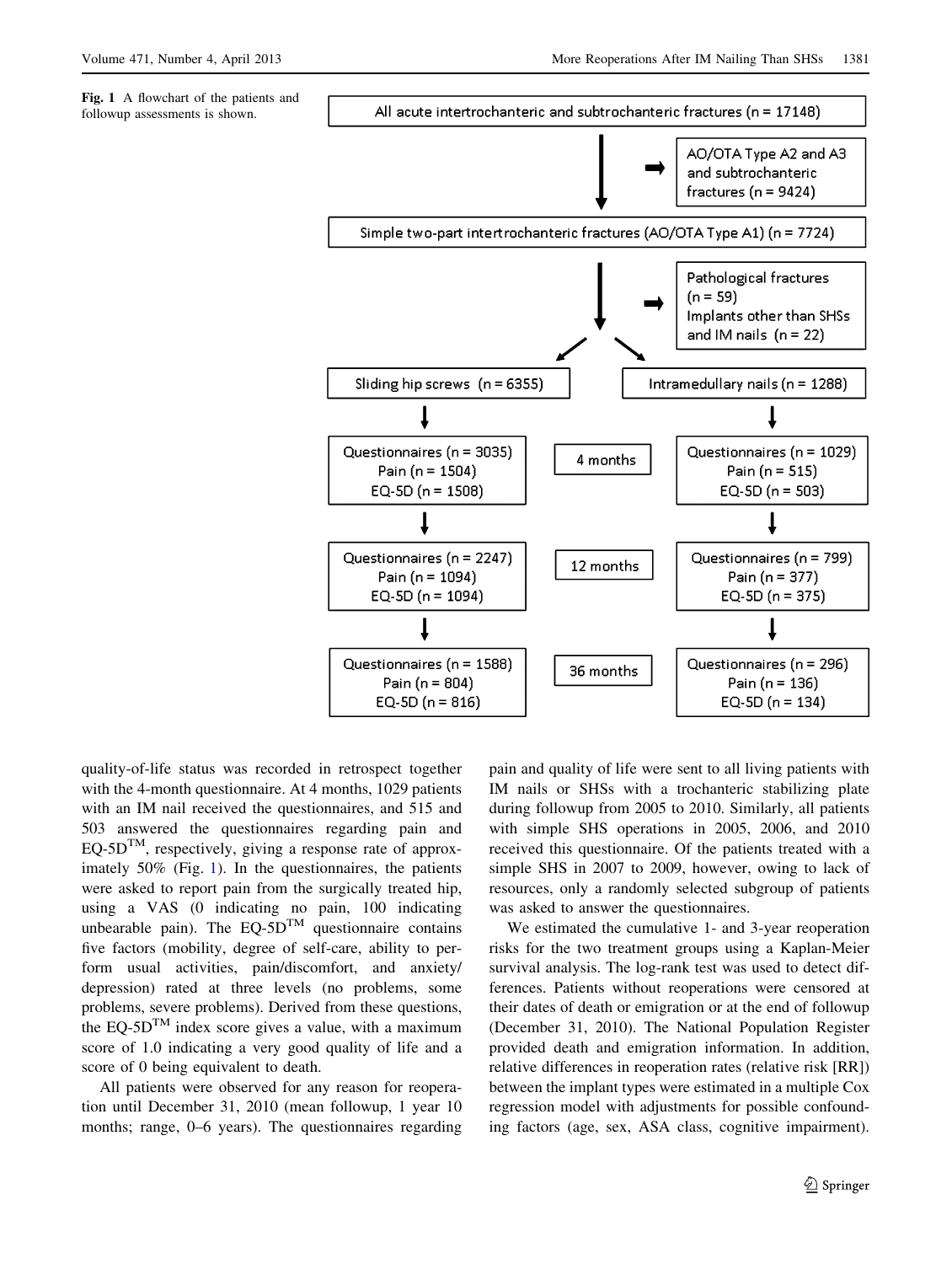<span id="page-3-0"></span>Table 1. Baseline characteristics of the two groups

| Characteristic                                                   | Sliding hip<br>screw | Intramedullary p value<br>nail |                      |
|------------------------------------------------------------------|----------------------|--------------------------------|----------------------|
| Total number of hips<br>$(n = 7643)$                             | 6355 (83%)           | 1288 (17%)                     |                      |
| Age (years) $(n = 7643)^*$                                       | 82 (10)              | 82 (10)                        | $0.22^{\dagger}$     |
| Sex (number of hips)<br>$(n = 7643)$                             |                      |                                | $0.24^{\ddagger}$    |
| Female                                                           | 4515 (71%)           | 936 (73%)                      |                      |
| ASA type (number of hips)<br>$(n = 7520)$                        | 6252                 | 1268                           | $0.007^{\ddagger}$   |
| 1                                                                | 463 (7%)             | 66 (5%)                        |                      |
| 2                                                                | 2224 (36%)           | 506 (40%)                      |                      |
| 3                                                                | 3216 (51%)           | 629 (50%)                      |                      |
| $\overline{4}$                                                   | 337 (5%)             | 66 (5%)                        |                      |
| 5                                                                | $12(0.2\%)$          | $1(0.1\%)$                     |                      |
| $ASA$ score $*$                                                  | 2.55(0.7)            | 2.55(0.7)                      | $0.88^{\dagger}$     |
| Cognitive impairment<br>(number of hips)<br>$(n = 7453)$         | 6198                 | 1255                           | $0.10^{4}$           |
| Yes                                                              | 1522 (25%) 288 (23%) |                                |                      |
| No                                                               | 4009 (65%)           | 808 (64%)                      |                      |
| Uncertain                                                        | 667 (11%)            | 159 (13%)                      |                      |
| Preoperative EQ-5D <sup>TM</sup><br>index score*<br>$(n = 2038)$ | 0.69(0.28)           | 0.69(0.29)                     | $0.71^{\dagger}$     |
| Surgical time (minutes)*<br>$(n = 7643)$                         | 52 (25)              | 51 (23)                        | $0.029^{\dagger}$    |
| Anesthesia ( $n = 7643$ )                                        |                      |                                | $0.67^{\ddagger}$    |
| Spinal                                                           | 90%                  | 90%                            |                      |
| General                                                          | 6%                   | 6%                             |                      |
| Other or missing                                                 | $4\%$                | $4\%$                          |                      |
| Antibiotic prophylaxis<br>$(n = 7643)$                           |                      |                                | $< 0.001^{\ddagger}$ |
| Yes                                                              | 95%                  | 86%                            |                      |
| N <sub>0</sub>                                                   | 5%                   | 13%                            |                      |
| Missing value                                                    | 0.6%                 | 0.8%                           |                      |
| Thrombosis prophylaxis                                           | 99%                  | 99%                            | $0.63^{\ddagger}$    |

\* Values are expressed as mean, with SD in parentheses; <sup>†</sup>Student's ttest; Pearson chi-square test; ASA = American Society of Anesthesiologists.

Patients without complete information regarding their ASA classes and cognitive impairments  $(n = 290)$  were excluded from the regression analysis. The mortality during followup was determined with Kaplan-Meier analyses. Differences in mean pain and quality of life  $(EQ-5D<sup>TM</sup>$  index score) scores were analyzed using Student's t-test, while categorical outcome variables  $(EO-5D^{TM}$  mobility and usual activity) were analyzed using the Pearson chi-square test. We used PASW<sup>®</sup> Statistics Software (Version 18.0; SPSS Inc, Chicago, IL, USA) for all statistical analyses.

|  |  | <b>Table 2.</b> Implants used |  |
|--|--|-------------------------------|--|
|--|--|-------------------------------|--|

| Implant                                                                 | Number of hips |
|-------------------------------------------------------------------------|----------------|
| Sliding hip screws                                                      |                |
| Compression hip screw (AMBI <sup>®</sup> /CLASSIC<br>Hip Screw System)* | 3887 (61%)     |
| Dynamic hip screw (Dynamic Hip System) <sup><math>\uparrow</math></sup> | 1929 (30%)     |
| Locking compression plate<br>(Dynamic Hip System) <sup>†</sup>          | 492 (8%)       |
| Omega Plus <sup>TM</sup> <sup>‡</sup>                                   | 43 (0.7%)      |
| Other/missing data                                                      | $4(0\%)$       |
| Total                                                                   | 6355 (100%)    |
| Intramedullary nails                                                    |                |
| Gamma3 <sup>TM</sup> Locking Nail <sup>‡</sup>                          | 699 (54%)      |
| Trigen <sup>TM</sup> Intertan <sup>TM*</sup>                            | 355 (28%)      |
| Trochanteric-Gamma <sup>TM‡</sup>                                       | 154 (12%)      |
| Proximal femoral nail-antirotation <sup>†</sup>                         | 51 (4%)        |
| Proximal femoral nail <sup>†</sup>                                      | 11 $(0.9\%)$   |
| Intramedullary hip screw*                                               | $10(0.8\%)$    |
| Other nails/missing data                                                | 8 (0.6%        |
| Total                                                                   | 1288 (100%)    |

\* Smith & Nephew, London, UK; <sup>†</sup>Synthes, Basel, Switzerland; Stryker Corp, Kalamazoo, MI, USA.

### Results

We found a higher  $(p = 0.001)$  1-year reoperation rate for patients treated with IM nails than for those treated with SHSs (4.2% and 2.4%, respectively). Two-hundred fortynine reoperations were identified. At 3 years, the reoperation rates were  $7.1\%$  for IM nails and  $4.5\%$  for SHSs ( $p < 0.001$ ) (Fig. [2\)](#page-4-0). There was an overall 61% increased ( $p = 0.002$ ) risk of reoperation after IM nailing, compared with that after using an SHS (RR, 1.61; 95% CI, 1.19–2.17). Comorbidity (ASA class) and sex did not influence the reoperation rates, whereas cognitively impaired patients had a lower ( $p \le$ 0.001) reoperation risk than those who were cognitively lucid (RR, 0.44; 95% CI, 0.28–0.68). In addition, older (p = 0.049) age reduced the reoperation risk (Table [3\)](#page-4-0). Failure of the fixation was the most common reason for reoperation in both groups (0.8%), and we found no differences between the two groups for most reasons for reoperations. However, the rates of periimplant fractures ( $p = 0.027$ ) and reoperations attributable to implant-related pain  $(p = 0.043)$  were higher in the IM nail group. Accordingly, implant removal was more frequent  $(p = 0.028)$  in that group. Otherwise, the distribution of types of reoperations was similar for the two groups, but reoperations in the SHS group more frequently were recorded with a combination of reasons for reoperation (not just one reason) (Table [4\)](#page-4-0). We found a higher ( $p =$ 0.016) reoperation rate for the 52 patients with a long nail in our study (six of 52 versus 54 of 1236).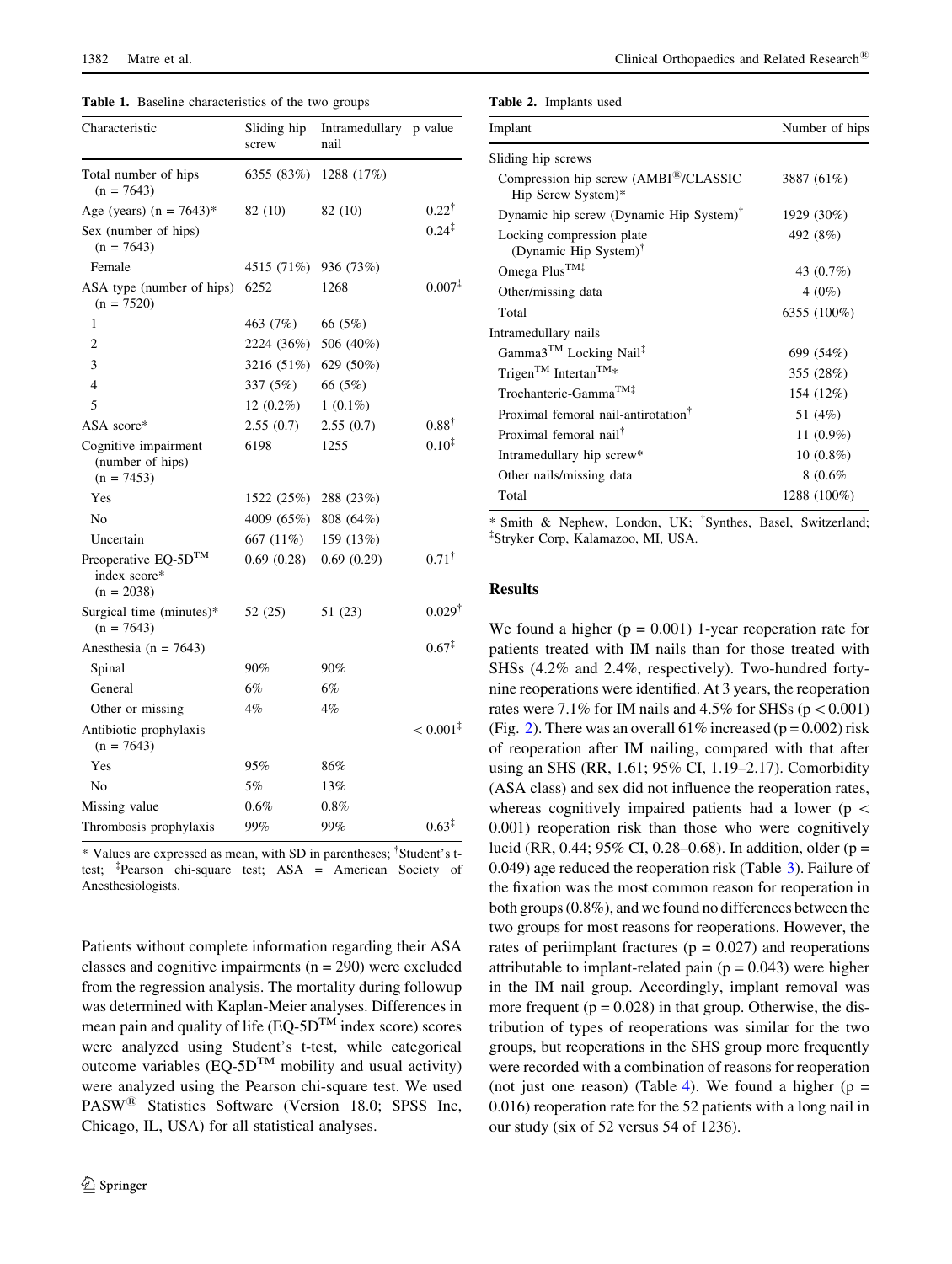<span id="page-4-0"></span>The average scores for pain were similar for the two implant groups at all times during the followup (Table [5](#page-5-0)). Four months postoperatively, the mean VAS pain scores were 28 and 29 for the IM nail and SHS, respectively ( $p =$ 0.332); they then decreased to 22 and 23, respectively, 3 years postoperatively ( $p = 0.845$ ). We found no major differences between the two treatment groups in the quality-of-life assessments (Table [5\)](#page-5-0). After analyzing the five



Fig. 2 Kaplan-Meier analysis found cumulative reoperation rates of 4.2% and 2.4% at 1 year and 7.1% and 4.5% at 3 years for IM nails and SHSs, respectively.

Table 3. Cox regression analysis of factors with possible influences on the risk of reoperation

| Factor               | Relative risk | 95% CI        | p value |
|----------------------|---------------|---------------|---------|
| Type of implant      |               |               |         |
| Sliding hip screw    | 1             |               |         |
| Intramedullary nail  | 1.61          | $1.19 - 2.17$ | 0.002   |
| <b>Sex</b>           |               |               |         |
| Male                 | 1             |               |         |
| Female               | 1.11          | $0.82 - 1.49$ | 0.51    |
| $Age*$               | 0.99          | $0.98 - 1.00$ | 0.049   |
| ASA type             |               |               |         |
| 1                    | 1             |               |         |
| $\overline{2}$       | 1.07          | $0.69 - 1.67$ | 0.76    |
| 3                    | 0.93          | $0.59 - 1.45$ | 0.74    |
| $\overline{4}$       | 1.12          | $0.52 - 2.42$ | 0.77    |
| Cognitive impairment |               |               |         |
| No                   | 1             |               |         |
| Uncertain            | 0.79          | $0.50 - 1.24$ | 0.31    |
| Yes                  | 0.44          | $0.29 - 0.69$ | < 0.001 |

Patients were followed until reoperation, end of study inclusion, time of emigration, time of patient's death; \* risk reduction for each year of older age; ASA = American Society of Anesthesiologists.

factors of the  $EO-5D^{TM}$  questionnaire separately, however, we found, after 1 postoperative year, patients in the SHS group reported more problems regarding their mobility and performing usual activities.

We also found the average surgical times for the two operative methods were almost identical: 52 minutes for the SHS group and 51 minutes for the IM nail group ( $p =$ 0.029). Mortality rates after 1 postoperative year were 25% for the SHS group and  $23\%$  for the IM nail group (p = 0.224).

# Discussion

There has been a trend toward more IM nailing in intertrochanteric fractures, but this trend has not been based on current evidence [\[2](#page-6-0), [26\]](#page-7-0). Historically, higher failure rates

Table 4. Reason for and type of reoperation versus type of implant in 249 hips with reoperations

| Reoperations                                      | Number of hips       | p value*               |       |
|---------------------------------------------------|----------------------|------------------------|-------|
|                                                   | Sliding hip<br>screw | Intramedullary<br>nail |       |
| Reoperated hips<br>(overall 249/7643<br>$[3.3\%]$ | 189/6355 (3.0%)      | 60/1288 (4.7%)         | 0.002 |
| Reported reasons <sup>†</sup>                     |                      |                        |       |
| Failure of<br>osteosynthesis                      | 54 (0.8%)            | $10(0.8\%)$            | 0.79  |
| Nonunion                                          | 18 $(0.3\%)$         | $2(0.2\%)$             | 0.41  |
| Local pain from<br>implant                        | 17 $(0.3\%)$         | $8(0.6\%)$             | 0.043 |
| Infection (deep and<br>superficial)               | 14 (0.2%)            | $2(0.2\%)$             | 0.64  |
| Cutout                                            | $17(0.3\%)$          | $7(0.5\%)$             | 0.11  |
| Fracture around<br>implant                        | $10(0.2\%)$          | $6(0.5\%)$             | 0.027 |
| Other reasons                                     | 31 (0.5%)            | $12(0.9\%)$            | 0.05  |
| Unknown reasons<br>$(THAs^{\ddagger})$            | 63 $(1.0\%)$         | 18 $(1.4\%)$           | 0.19  |
| Types of reoperations <sup>§</sup>                |                      |                        |       |
| Implant removal                                   | $25(0.4\%)$          | 11 $(0.9\%)$           | 0.028 |
| New osteosynthesis                                | 35 $(0.6\%)$         | $10(0.8\%)$            | 0.33  |
| Bipolar<br>hemiarthroplasty                       | 50 (0.8%)            | $16(1.2\%)$            | 0.11  |
| THA                                               | 63 $(1.0\%)$         | 18 $(1.4\%)$           | 0.19  |
| Debridement<br>for infection                      | $17(0.3\%)$          | $3(0.2\%)$             | 0.83  |
| Others                                            | $8(0.1\%)$           | $3(0.2\%)$             | 0.36  |

\* Pearson chi-square test; <sup>†</sup>more than one reason per reoperation possible; 208 reasons for reoperations were reported in 249 hips; <sup>‡</sup>for the 81 patients whose reoperation was a THA, no detailed descriptions of reasons for the reoperations were given; <sup>§</sup>reporting more than one type of procedure was possible for each reoperation.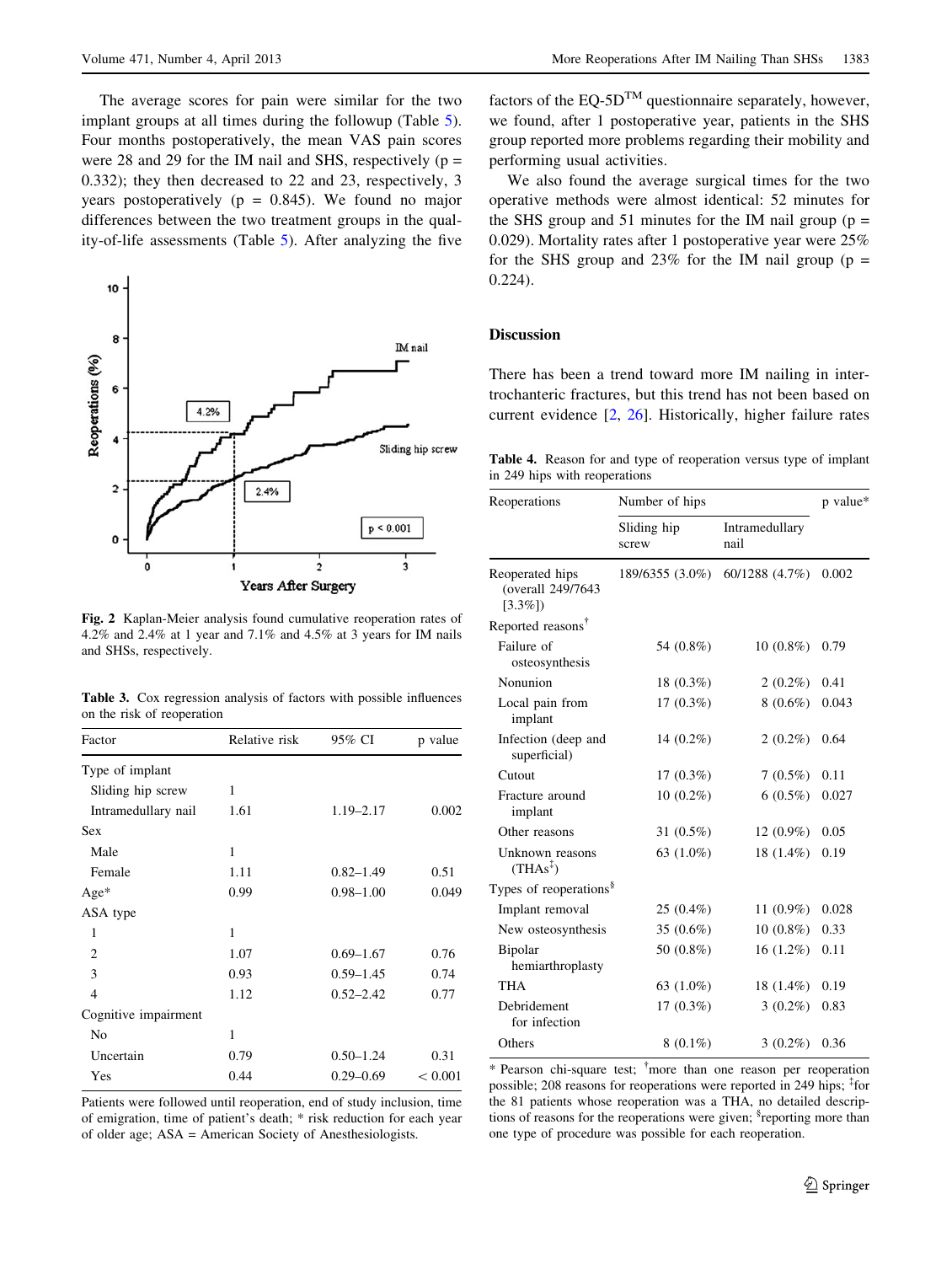| Variable                                                         | Sliding hip<br>screw | Intramedullary<br>nail | Mean difference<br>$(95\% \text{ CI})$ | p value |
|------------------------------------------------------------------|----------------------|------------------------|----------------------------------------|---------|
| Mean VAS score for pain (points)                                 |                      |                        |                                        |         |
| 4 months                                                         | $29(n = 1504)$       | $29 (n = 515)$         | $0.9$ (-1.2 to 3.1)                    | 0.40    |
| 1 year                                                           | $26 (n = 1097)$      | $24 (n = 378)$         | $1.7$ (-0.8 to 4.1)                    | 0.19    |
| 3 years                                                          | $23(n = 804)$        | $22 (n = 136)$         | $0.4$ (-3.3 to 4.0)                    | 0.85    |
| Mean EQ-5D <sup>TM</sup> index score*                            |                      |                        |                                        |         |
| Preoperative                                                     | $0.69$ (n = 1519)    | $0.69$ (n = 519)       | $0.005$ (-0.023 to 0.034)              | 0.71    |
| 4 months                                                         | $0.49$ (n = 1508)    | $0.51$ (n = 503)       | $-0.017$ ( $-0.045$ to 0.009)          | 0.20    |
| 1 year                                                           | $0.55$ (n = 1097)    | $0.58$ (n = 376)       | $-0.030$ ( $-0.061$ to 0.001)          | 0.06    |
| 3 years                                                          | $0.59$ (n = 816)     | $0.59$ (n = 134)       | $-0.008$ ( $-0.061$ to 0.044)          | 0.76    |
| EQ-5D <sup>TM</sup> : mobility at 12 months <sup>†</sup>         |                      |                        | 0.006                                  |         |
| No problems                                                      | 24%                  | $32\%$                 |                                        |         |
| Some problems                                                    | 72%                  | 65%                    |                                        |         |
| Severe problems                                                  | $4\%$                | 4%                     |                                        |         |
| EQ-5D <sup>TM</sup> : usual activities at 12 months <sup>†</sup> |                      |                        |                                        | 0.014   |
| No problems                                                      | 26%                  | 33%                    |                                        |         |
| Some problems                                                    | 47%                  | 43%                    |                                        |         |
| Severe problems                                                  | 27%                  | 24%                    |                                        |         |
|                                                                  |                      |                        |                                        |         |

<span id="page-5-0"></span>Table 5. Pain and quality of life (with selected subcategories) in the two groups

 $*$  EQ-5D<sup>TM</sup> index score scale: 0 indicates a situation similar to death and 1 indicates the best possible quality of life;  $\dagger$ no significant differences were found at 4 months or 3 years or for other  $EQ-5D^{TM}$  dimensions at any time.

have been observed after IM nailing compared with operations using SHSs [[6,](#page-7-0) [16](#page-7-0), [24](#page-7-0)]. To what extent modern nails reduce complication rates or improve function (if at all) remains to be shown. Currently, there is no consensus regarding which implant, an SHS or an IM nail, is the best for different intertrochanteric fractures. We therefore asked whether patients with simple two-part intertrochanteric fractures treated with IM nailing had (1) lower reoperation rates and (2) less pain and better quality of life than patients treated with SHSs.

There were some limitations to our study. First, as there had been no randomization of the treatment allocation, patient- and surgeon-related confounders may have been present. With comparable baseline characteristics for the groups, however, we believe the risk of any important bias is less likely. In addition, data representing a national average of hospitals and surgeons and the fact that the implant selection usually reflects the policy in each hospital rather than the choice of each surgeon should have reduced the chance of bias. Second, our responder rate was low, partly because of high mortality rates and the elderly study population, but the large number of included patients may have, to some extent, compensated for this. Underreporting of complications and reoperations might be anticipated. Even so, this probably should have affected both treatment groups equally, and most likely, the difference in the reoperation rates was real. Third, different IM nails and SHSs were used in our study, and we did not examine pain,

function, or reoperation rates for each implant brand. Therefore, our results may not be generalized to any nail or SHS. Fourth, as the fracture classification is performed by the operating surgeons, and we have no radiographs available in our register, this is also a source of uncertainty. Finally, in a register study including thousands of patients, even minor and clinically irrelevant differences might become statistically significant. Accordingly, our data should be interpreted with caution. Nevertheless, where RCTs may fail to detect small differences owing to limited numbers of patients in rare events like reoperations in particular, we believe the large number of patients in a register study can add valuable information [[14\]](#page-7-0).

We found a higher rate of complications and reoperations after IM nailing than after SHS operations for simple two-part trochanteric fractures. Reoperation percentages of 2.4% and 4.2% for the SHS and IM nail groups at 1 year were comparable to rates in other reports  $[1, 3, 16]$  $[1, 3, 16]$  $[1, 3, 16]$  $[1, 3, 16]$  $[1, 3, 16]$  $[1, 3, 16]$  $[1, 3, 16]$  on intertrochanteric fractures. In line with our results, one meta-analysis of RCTs [[16\]](#page-7-0) concluded the failure rate were higher after IM nailing of stable intertrochanteric fractures than after using an SHS, and nailing of these fractures was not recommended. Our reoperation rates were slightly higher than those reported for stable fractures in that review but were lower than those reported in other studies [[1,](#page-6-0) [3](#page-7-0), [22\]](#page-7-0) where stable and unstable fractures were not separated. Even though absolute numbers of reoperations vary among studies, the consistent overall difference in favor of the SHS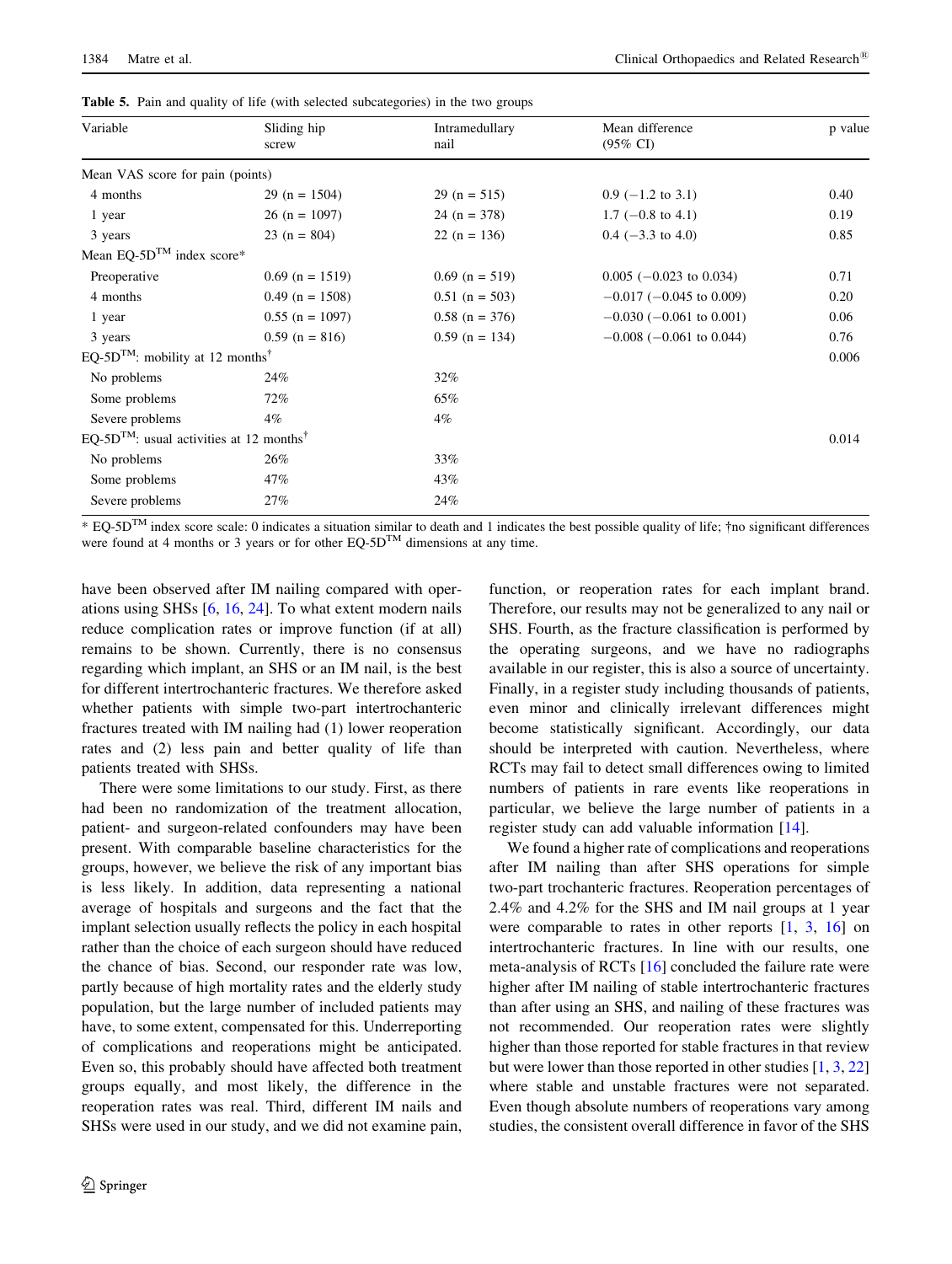<span id="page-6-0"></span>seems to have remained. The severity of the complications and reasons for reoperation may vary among implant groups. In our study we found more patients had reoperations because of fracture around the implant and local pain from the implant in the IM nail group. Otherwise we found no differences in reasons for reoperation between the groups, indicating a similar rate of minor or major complications in both groups. Most types of reoperations were more frequent in the IM nail group, however, only ''removal of implants'' was significant. Postoperative femoral fracture rates were high when using the first few generations of IM nails [\[4](#page-7-0), [8](#page-7-0), [10,](#page-7-0) [25](#page-7-0)]. Therefore, reported failure rates after IM nailing, including nails no longer in use, may distort the results in updated reviews [[15,](#page-7-0) [18,](#page-7-0) [24](#page-7-0)]. This problem was addressed in a meta-analysis by Bhandari et al. [\[6](#page-7-0)] who assessed the change of postoperative femoral fracture rates after  $Gamma<sup>TM</sup>$  nailing with time. They found less femoral fractures and no differences compared with the SHS in the most recent studies. However, no studies published after 2005 or studies on other types of IM nails were included in that review. In addition, others did not find a similar timedependent change in the postoperative femoral fracture and failure rates for IM nailing  $[7, 24]$  $[7, 24]$  $[7, 24]$  $[7, 24]$ . We suspect some underreporting of femoral fractures and subsequent reoperations in our study, as only six reoperations (0.5%) in the IM nail group were caused by fractures around the implants. These findings contrast with those in another study [\[11](#page-7-0)], where a 6% rate of postoperative femoral fractures was reported after IM nailing, clearly indicating this problem has not been solved. Our data included only recent generations of implants and indicated reoperation rates have continued to be higher after IM nailing of simple two-part intertrochanteric fractures. In our study, 96% of the nailing procedures were performed with short nails, and to what extent a shift toward more long nails even in stable intertrochanteric fractures would reduce the number of periimplant fractures remains unknown. However, despite a higher rate of reoperations for long nails, periimplant fractures were not the cause of reoperation in patients who were treated with long nails. We found the reoperation rate among cognitively impaired patients to be lower than that for cognitively lucid patients. This is consistent with another report [\[13](#page-7-0)] from our hip fracture register and might be caused by these patients' poorer abilities to express complaints and/or differences in the indications for surgical interventions.

We also found no difference in pain or quality of life between the two implant groups during followup. The assessment of pain for patients with hip fractures has not been standardized, and several outcomes for pain have been reported [\[9](#page-7-0), [24](#page-7-0)]. Therefore, comparing results is difficult. Nevertheless, regardless of the implant and outcome measure used and in accordance with our results, two meta-analyses [[9,](#page-7-0) [24\]](#page-7-0) reported no major differences in pain between implants and operative methods in trochanteric fractures. Our finding of no difference in the reported quality of life between the implants, using the EQ-5D<sup>TM</sup> index score, indicated the difference in reoperation rates was not enough to influence the patients' perception of quality of life. After 1 postoperative year, however, more patients in the IM nail group rated their mobility and ability to perform usual activities with the best score. The differences were minor and temporary, but these  $EO-5D^{TM}$ dimensions describe important factors related to a patient's ability to maintain his or her independence. Quality-of-life measures have been reported inconsistently in trials comparing the SHS and IM nail in intertrochanteric fractures [\[9](#page-7-0)]. We were not aware of any other study assessing quality of life using the  $EQ-5D^{TM}$  questionnaire in cases of simple two-part intertrochanteric fractures. In a RCT comparing the Gamma<sup>TM</sup> nail with the Medoff sliding plate (Swemac, Linköping, Sweden) in unstable intertrochanteric and subtrochanteric fractures [[20\]](#page-7-0), the authors reported no difference in EQ-5D<sup>TM</sup> index scores between the groups. Overall, the most updated and thorough review of RCTs [\[24](#page-7-0)] comparing SHSs and IM nails in intertrochanteric fractures concluded there was no difference in terms of quality-of-life issues, such as pain, walking ability, or the number of patients regaining their prefracture levels of independence after intertrochanteric fractures.

We found a higher rate of reoperations after IM nailing than after use of the SHS in simple two-part intertrochanteric fractures, but we also found no clinically relevant differences in pain or overall quality of life during the followup assessments. Our study had several limitations, but the findings seemed to be in accordance with metaanalyses of RCTs. Despite modern trends suggesting otherwise, in our opinion, the SHS still seems to be the better treatment for simple two-part intertrochanteric fractures compared with short IM nails.

Acknowledgments We thank all Norwegian general and orthopaedic surgeons for reporting their acute hip fracture operations and reoperations to the NHFR.

Open Access This article is distributed under the terms of the Creative Commons Attribution License which permits any use, distribution, and reproduction in any medium, provided the original author(s) and the source are credited.

# References

- 1. Adams CI, Robinson CM, Court-Brown CM, McQueen MM. Prospective randomized controlled trial of an intramedullary nail versus dynamic screw and plate for intertrochanteric fractures of the femur. J Orthop Trauma. 2001;15:394–400.
- 2. Anglen JO, Weinstein JN; American Board of Orthopaedic Surgery Research Committee. Nail or plate fixation of intertrochanteric hip